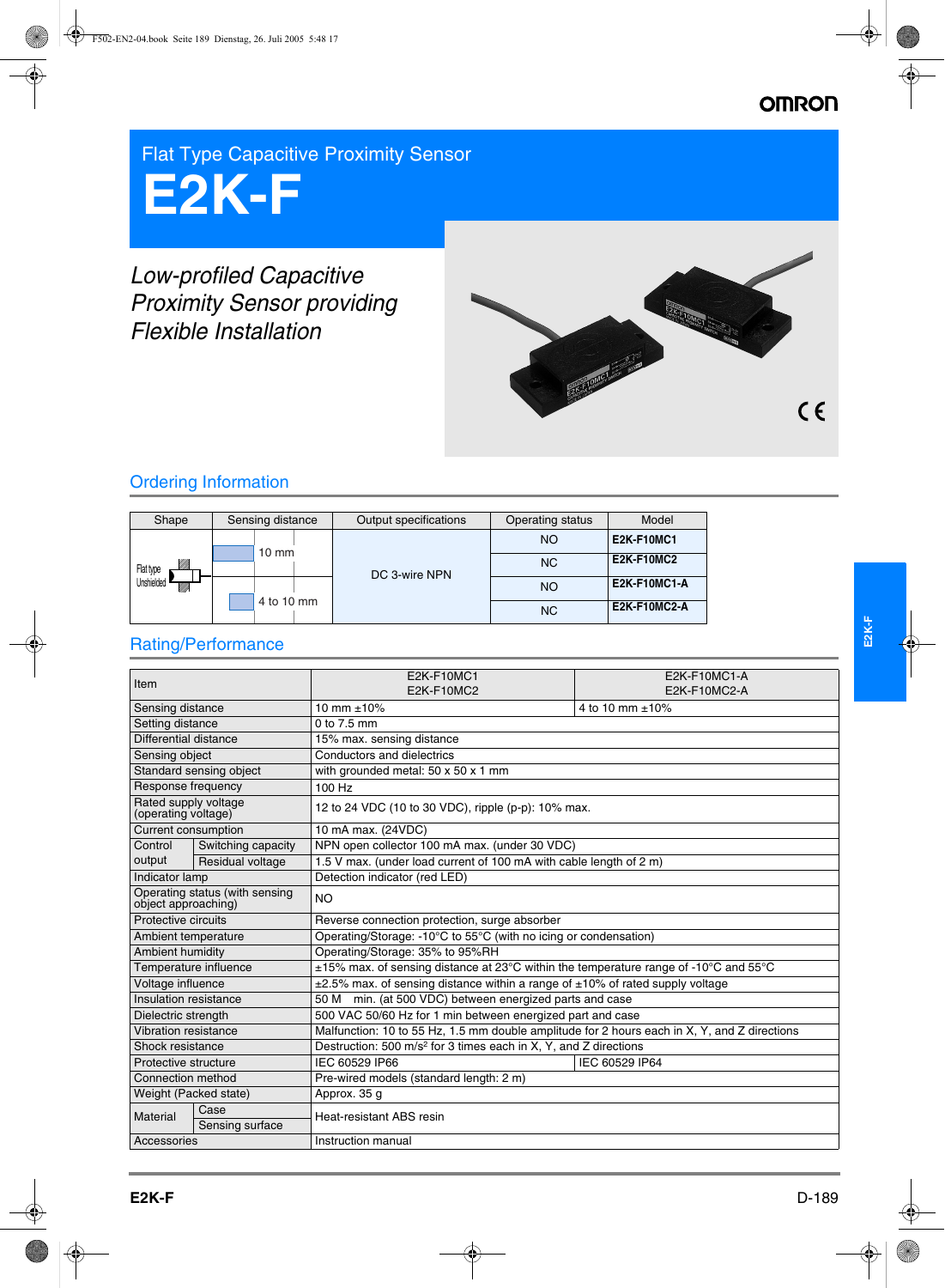## Characteristic data (typical)

#### Sensing Distance vs. Sensing Object



## Output Circuit Diagram



### **Precautions**

#### Correct Use

#### Design

#### Sensing Object Material

E2K-F can detect almost any type of object. The sensing distance of E2K-F, however, will vary with the electrical characteristics of the object, such as the conductance and inductance of the object, as well as the water content and capacity of the object. The maximum sensing distance of E2K-F will be available if the object is made of grounded metal. There are objects that cannot be detected indirectly. Therefore test E2K-F in a trial operation with the objects before using E2K-F in actual applications.

#### Effects of Surrounding Metal

Separate E2K-F from ambient metals as shown below.



#### Mutual Interference

If installing more than one E2K-F face to face or side by side, separate them as shown below.



#### Effect of High-frequency Electro-magnetic Field

E2K-F may malfunction if an ultrasonic washer, high-frequency generator, transceiver, or inverter are nearby.

For a typical measure, refer to the "Noise" with Common precautions of a photoelectric sensor in Rear B-page.

#### Wiring Considerations

The characteristics of E2K-F will not change if the cord is extended. Keep in mind that voltage drops may occur due to the cord extension, thus, ensure that the total cord length does not exceed 200 m.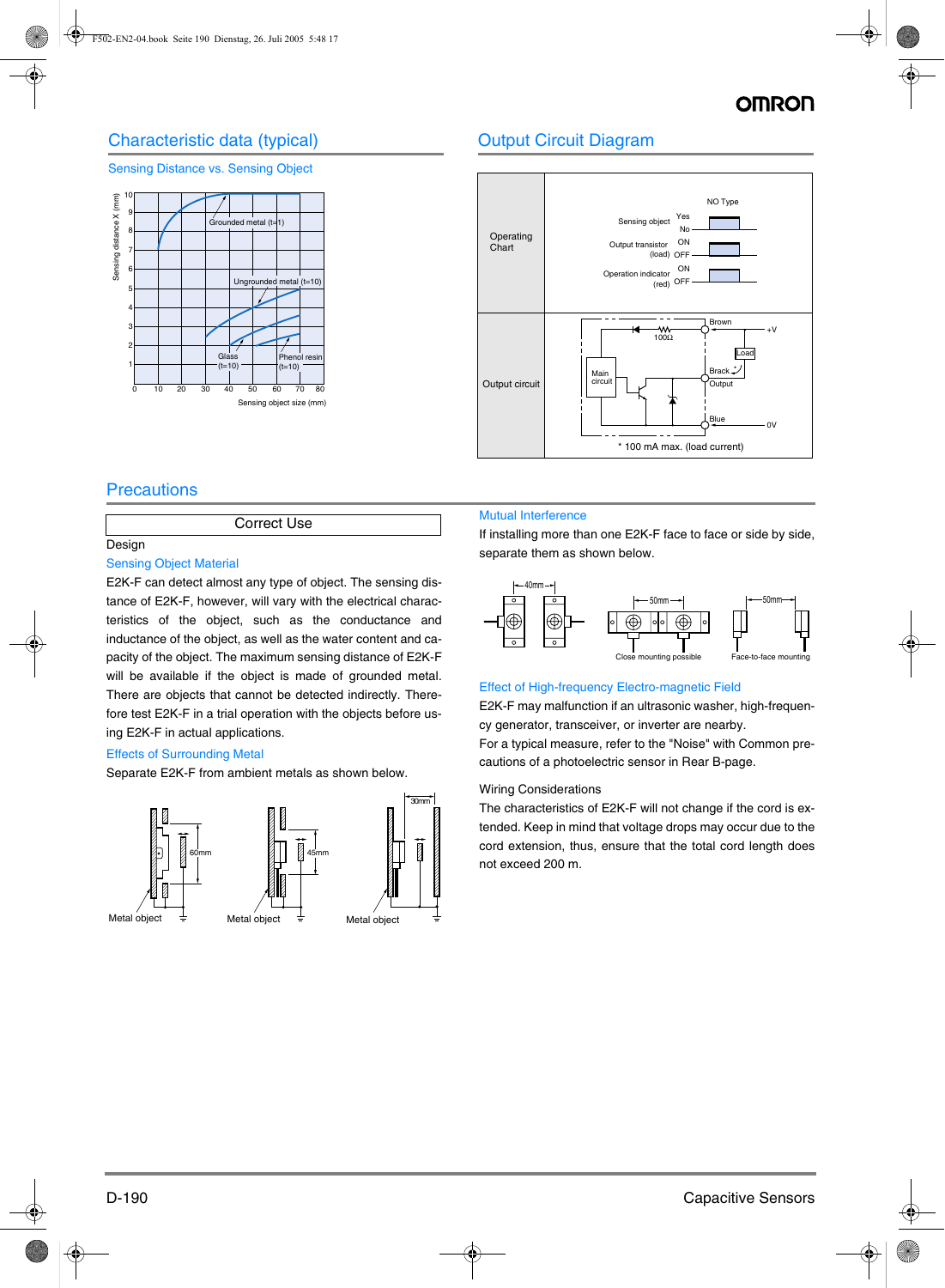# **OMRON**

# Dimensions (Unit: mm)